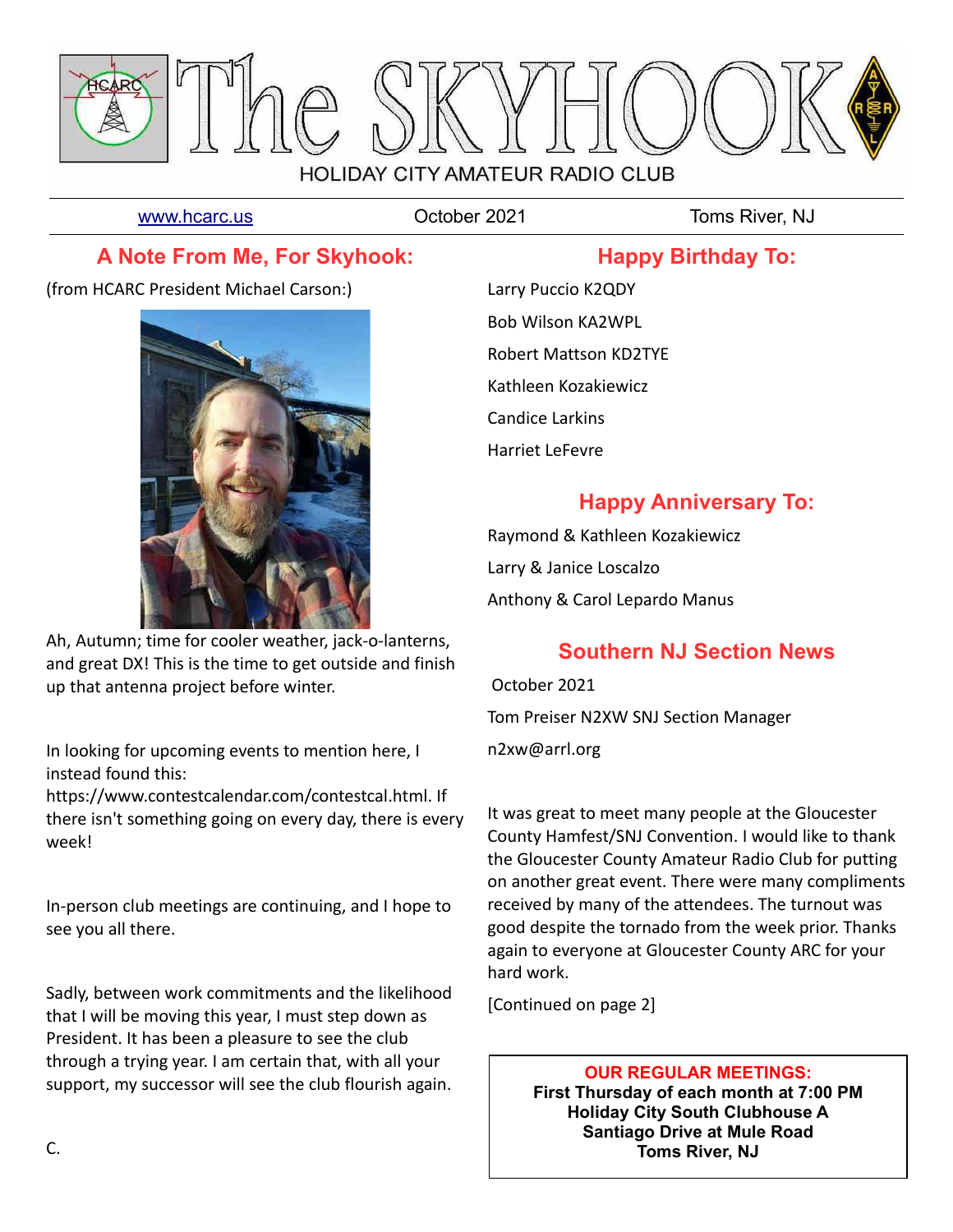The ARRL has begun conducting monthly online meetings for Section Managers. This usually takes place at the end of the month and after I have written the Section News. ARRL members should keep an eye out for updated information via email for the latest ARRL news updates.

I hope many of you were able to participate in the NJ QSO Party. I did hear that there were quite a few stations on the air. Some people were reporting some pretty high scores. We will have to see what the results show. Thanks to the Burlington County Radio Club for sponsoring this event.

For anyone interested the 2021 Virtual National Hurricane Conference Amateur Radio Workshop that was held on Tuesday June 15th, 2021 is posted on YouTube. It can be seen at the following link: https://www.youtube.com/watch?v=9ecZRKVgIG0

In the interest of time to get this posted on YouTube since it has been several months since the conference, it is one long workshop video of 4 hours and 8 minutes but in the description of the video, they provide the rough start time for each of the workshop topics. It should be useful to anyone in the coastal areas that are threatened by tropical systems each year.

Registration Opens for USA Amateur Radio Direction Finding Championships

Registration is now open for the 2021 USA and IARU Region 2 Championships of Amateur Radio Direction Finding (ARDF), set for October 13 – 17. Competition venues will be near Asheboro, North Carolina. Postponed from 2020, these championships will be conducted in accordance with CDC COVID-19 guidelines.

"The USA ARDF Championships are an ideal opportunity to watch and learn from the best radioorienteers in the US," said ARRL ARDF Co-coordinator Charles Scharlau, NZ0I. "Winners who qualify by citizenship or residence may be selected for positions on ARDF Team USA, which will travel to Serbia for the 2022 ARDF World Championships."

Check this website for more information: https://backwoodsok.org/us-2021-ardf-champsbulletin-one ,

### **Ocean County ARES Report**

October 2021

The tower and linear amplifier listed last month have been sold with proceeds going to the treasury of Ocean County ARES. Thank you to all that assisted in the sale.

The next meeting of Ocean County ARES will be via Zoom and not in person, on October  $20<sup>th</sup>$  at 7:00 PM. Zoom connection info will be sent out a day or two before the meeting.

Thank You to the operators who provided communications support for the 2021 Habitat for Humanity Walk on the Lavallette boardwalk on Saturday, September 18. Mike, K2MDW, was Net Control with operators N2XW, WB2ALJ, N2LD, KD2FFR and KC2SBR strung along the walk. The event was incident free.

On Monday, September 13<sup>th</sup>, WX2NJ and K2MDW installed a VARA FM Digipeater at the Berkeley Township Police Tower. It shares the same antenna as the D-Star repeater, with the D-Star being UHF and the VARA FM being VHF. Both can operate at the same time thanks to duplexer technology. The digipeater carries the callsign WA2RES-15 on a frequency of 145.010 MHz. It accepts Narrow or Wide mode VARA FM and has a Tactical ID of WA2RES-15.

It supports all VARA FM sessions including Winlink Express Vara FM, Winlink Express Vara FM P2P, Winlink Express Vara FM Radio Only and Vara FM Chat.

The digipeater consists of an Alinco DR-135TMKII Transceiver operating in the 9600 baud digital mode on high power, A Masters Communications DRA-45 Digital Radio Adapter and a Lenovo mini PC running Windows 10 Pro. The PC is configured to run with no Internet, no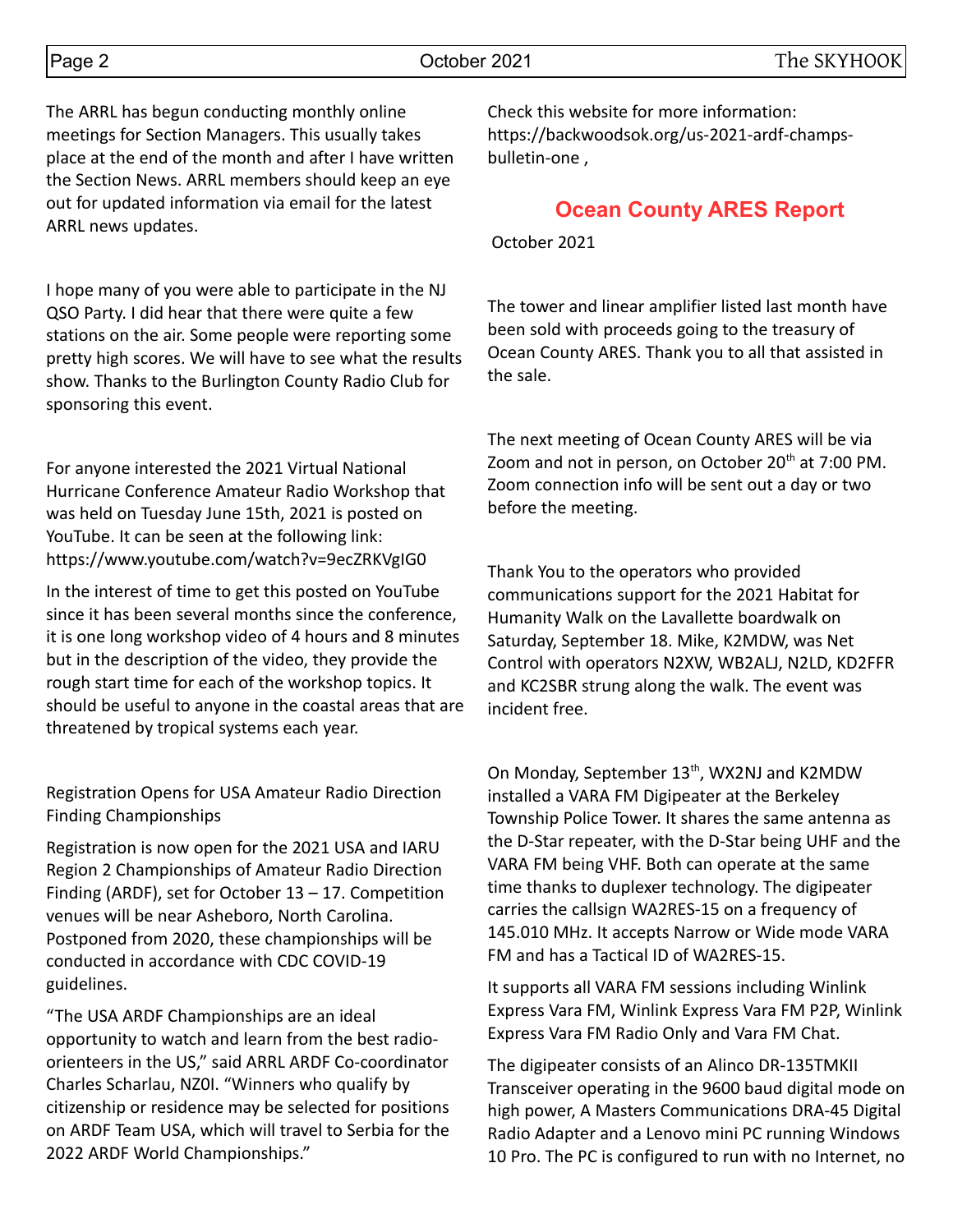updates and bare bones background apps. It automatically reboots once a week to clear any accumulated memory.



The Digipeater allows Winlink Express users to connect to an RMS Gateway to pick up and drop off Winlink mail. Currently the only RMS Gateway in Ocean County is WX2NJ-10 in Bayville and the digipeater allows a good portion of the county to access the gateway. *Berkeley Twp VARA FM Digipeater Photo by K2MDW*

The Digipeater also allows direct connection of two stations to transfer Winlink mail or chat directly.

| Wra FM Winlink Session - WX2NJ                                                                                                                  |                  |                  |                       |         | о | $\times$ |
|-------------------------------------------------------------------------------------------------------------------------------------------------|------------------|------------------|-----------------------|---------|---|----------|
| Switch to Peer-to-Peer<br>Fall<br>Channel Selection                                                                                             | Start Stop Abort |                  |                       |         |   |          |
| Connection: Digipeater - WX2NJ-10<br>via WAZRES-15                                                                                              |                  | Freq.            | 145,010<br>Range      | Beanno: |   |          |
| WX2NJ-10 @ 145.010<br>Favorites:                                                                                                                |                  | Add to favorites | Remove from favorites |         |   |          |
| in: 0/0 Out: 0/0 BPM: 0/0 Disconnected Time to next Autoconnect = Disabled                                                                      |                  |                  |                       |         |   |          |
| Launching VARA FM TNC: C:\VARA FM\VaraFM.exe<br>Successfully connected to VARA FM TNC.<br>*** Ready<br>아버지는 아이들은 아이들은 아이들이 아니라 아이들이 없었다.<br>120 |                  |                  |                       |         |   |          |

*VARA FM Winlink Session Screen for Digipeater*

The screen picture above shows how to properly enter the callsigns to connect to the gateway via the digipeater. Vara FM is part of the Vara software suite that includes Vara HF, Vara FM and Vara Chat. Registered users are not limited to speed and can also act as a digipeater. The goal is to get every Ocean County ARES operator up to speed using Winlink Express for message handling since it is the preferred software of the Red Cross.

There will be a Simulated Emergency Test (SET) of all SNJ ARES counties on October 2<sup>nd</sup>. All Ocean County ARES resources will be used during the test and it is requested that non-participating operators keep clear of repeaters and listed frequencies the day of October  $2^{nd}$ .

The Ocean County ARES frequency plan can be found at:

<http://www.wa2res.com/frequencies.html>

73 de Bob Murdock WX2NJ, Ocean County Amateur Radio Emergency Service® EC

#### **Holiday City Amateur Radio Club Toms River, New Jersey**

**Web Site** [www.hcarc.us](http://www.hcarc.us/)

| President                           | <b>Mike Carson</b>  | KC2OQF        | 917-830-4225 |
|-------------------------------------|---------------------|---------------|--------------|
| <b>Vice President</b>               | <b>Carl Lee</b>     | W2PTZ         | 732-575-7558 |
| <b>Secretary</b>                    | <b>John Perry</b>   | <b>KD2NDY</b> | 732-349-2705 |
| <b>Treasurer</b>                    | <b>Larry Puccio</b> | <b>K2QDY</b>  | 732-349-2950 |
| <b>Executive Board Doug Poray</b>   |                     | <b>KC2TZC</b> | 732-928-2316 |
| <b>Executive Board John Roberts</b> |                     | KQ4WR         | 732-350-1162 |
| W2HC Trustee                        | <b>Larry Puccio</b> | <b>K2ODY</b>  | 732-349-2950 |

#### **CLUB COMMITTEES**

| Marge  | KD2LNT pearl1122@comcast.net |
|--------|------------------------------|
|        | N2WLH N2WLH@yahoo.com        |
| (open) |                              |
| (open) |                              |
| Larry  | K2QDY 732-349-2950           |
| Larry  | K2QDY 732-349-2950           |
| Doug   | KC2TZC 732-928-2316          |
|        | Steve                        |

---------------------------------------------

Membership is open to all interested persons. Ham license is not required. Dues are \$25.00 per year, payable Jan  $1<sup>st</sup>$ . Members joining during the year will have the dues prorated. Family membership \$30.00 per family. Meetings are normally held on the first Thursday of every month, at 7:00 pm, except in December.

Location: Meeting Room #1 in Holiday City South Clubhouse A. Directions: From either Route 37 W or Davenport Road, take Mule Road to Santiago Drive. Turn into the parking lot from Santiago Drive and park near the pool. Enter the building nearest the street corner..

---------------------------------------------------------- The SKYHOOK is published monthly as the HCARC's official newsletter. Editor and Publisher:

John Roberts [KQ4WR](mailto:kq4wr@arrl.net) 7 Lincoln Ct. Whiting, NJ 08759-1505 e-mail [KQ4WR@arrl.net](mailto:KQ4WR@arrl.net) 732 350-1162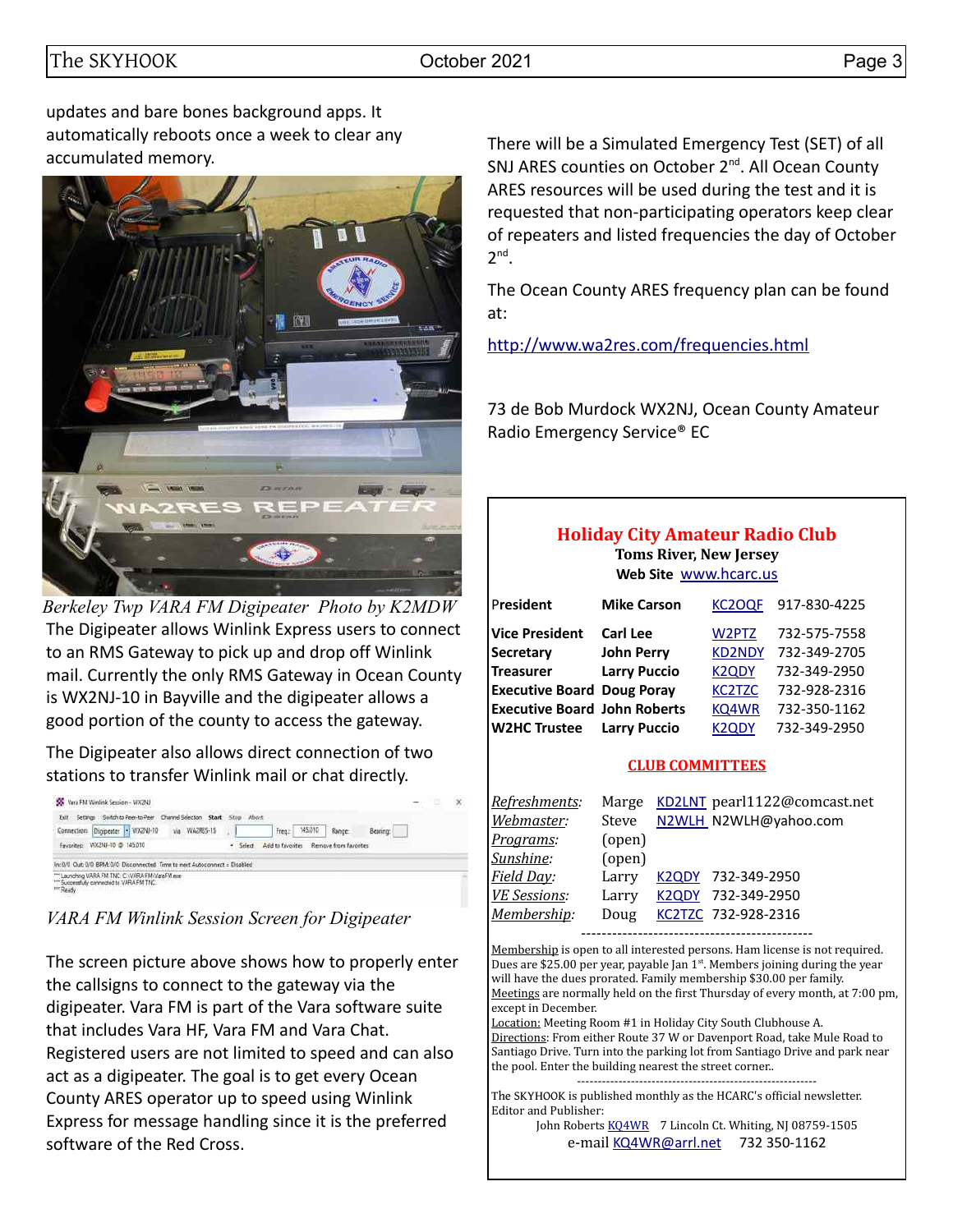### **Searching The FCC ULS**



To find information about any US ham station, try: https://wireless2.fcc.gov/UlsApp/UlsSearch/searchAdv anced.jsp

This ULS search will even work if you only enter zip code and person's name. In fact, the "Name" search works best if you just enter the last name.

Click the callsign and you can make a copy of license.

To find a "grid code", go to QRZ.com, enter the callsign and select "Detail".

From that, you should get at least the latitude and longitude of the mailing address, and even a map you can "Explore" to see if that makes sense.

## **Chasing Hedy Lamarr**

I usually stay in the 40 meter band and monitor the CW mode while trying to communicate with other Hams. Looking for a change of pace, I have been reviewing the Special Event Stations listed in QST. One time, while searching for a listed frequency, I did not make contact with the named special event but did have a conversation with a Ham in Scotland. Some unexpected contacts are very rewarding. I again checked the Special Events Stations in the August edition of QST and was intrigued by the Dallas, Georgia Radio club's notice regarding a time schedule honoring Hedy Lamarr for her contribution to short wave radio and its application to military and civilian use. There has been a television documentary concerning Hedy's involvement with short wave radio as well as an article printed in QST, therefore, I tried to pursue obtaining the QSL card.

The time period for contacting the radio club was from August 13th to August 21st and from 1400Z to 1400Z. Well, I tried every day for six days to make a communication with the radio club but, to no avail. I could not even receive any of the programming that was to be transmitted. In the past, I have never had any trouble receiving code or phone with Georgia.

Time was moving on and I had not even heard the broadcast of the club much less made a SSB contact so, on August 19th I decided to write the person responsible for the QSLs and certificates that were being issued. I was looking to obtain the unique QSL because a picture of Hedy Lamarr was on the card.

On the evening of August 21st I received a phone call from Charles Turner, a club member who directed me to a frequency so we could talk about the honor being given to Hedy Lamarr. Last minute - yes, but I really appreciated the fact that someone made the time to speak to a fellow Ham and helped me qualify for the QSO. Charles and I also had a conversation about the tribute and the club's activities. I like to think that I made a friend in Georgia.

I completed the required information the club needed to qualify for the QSL card and mailed it to Georgia. I am sure the volume of requests that the club has received will take some time for my data to be processed but, I'm sure it will be worth the wait. Well, this quest has certainly made me heady for Hedy. (I just had to say that.)

73

John Perry, KD2NDY

## **How Far Is That?**

Someone asked me how to calculate the distance from one station to another. Well, there's the **easiest way, an easy way, the traditional way, a better way**, and the most accurate way. Whichever you choose, you still must know the latitude and longitude of both stations.

First, the **Easiest way** to find the distance from your station to another is to look up the other station at the QRZ.com website. Check their map to see that they have the correct locations. If they don't give the distance, you might still find the latitude and longitude and be able to use another method.

An **Easy way** is the Pythagorean Theorem, but it assumes the world is flat, but is better than 2% accurate up to 90 miles. Square the longitude difference, multiply by the cosine of the average latitude, add the latitude difference Then the distance in miles is 69.1 times the square root of that.

[continued on page 5]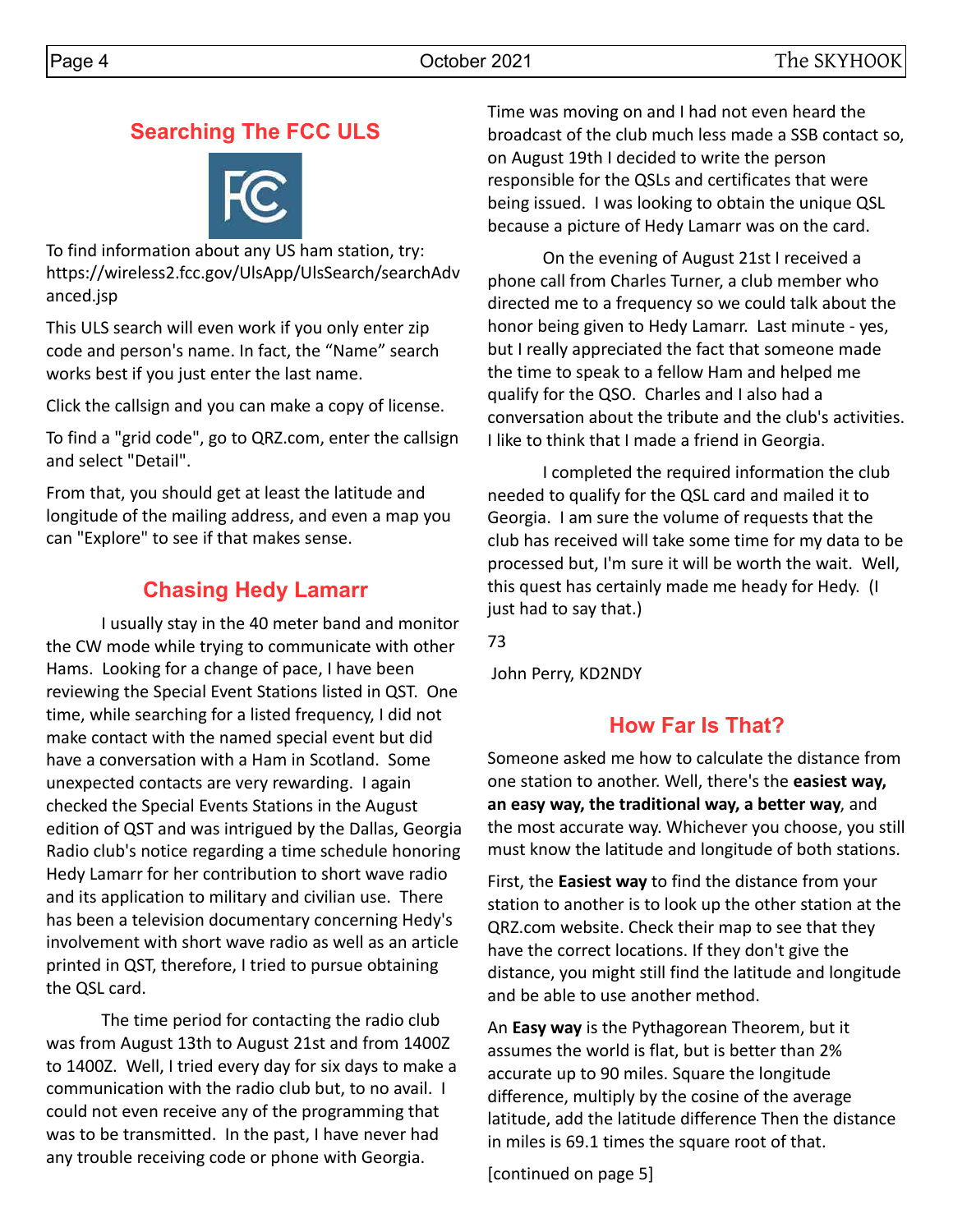The **Traditional way** assumes the Earth is a sphere but has accuracy problems with short distances.

 $c =$  ARCCOS(COS(a)\*COS(b)+SIN(a)\*SIN(b)\* COS(C)

 in which a and b are the sides of spherical triangle ABC, in which the North Pole or South Pole is the third corner (C). Likewise side a is the side opposite angle A, and is the latitude of point B minus the latitude of point C,. etc. Likewise for side b. Angle C is the difference in longitudes of points A and B. When doing this on a computer, beware that its trig functions may require that you first convert latitudes and longitudes from degrees to radians, and all angles and distances will be in radians. The result still has to be converted into miles by multiplying distance c in radians by the radius of the Earth, which is 3959 miles (more or less, because it's not a perfect sphere).

A **Better way** avoids unintended roundoff problems by using haversines, which is based on the Traditional method. It's even more complex, but if you program your computer to do all the work, it's easy to use. Refer to the excellent explanation at Wikipedia.com under "Haversines".

The **Most Accurate way** is the Vincenty method, which accounts for the fact that the wolrld isn't a perfect sphere, but is very complex and slow. It's used only if accuracy is essential.

For the SKYHOOK, I've been using a version of the haversine method for a few years, with good results. The only problem is when both stations have the same longitude. In that case, no triangle is possible, so the mileage is simply 69.1 times the latitude difference.

Thanks to "Reference Data for Engineers: .." Published by SAMS, MacMillan Computer Publishing. For several decades, this rival of The ARRL Handbook was known by radio engineering students as the "Federal Handbook" because the original edition was a 60 page brocure in 1943 by Federal Telephone and Radio Corp., which quickly grew and was later greatly expanded by International Telephone and Telegraph Corp.

John Roberts KQ4WR

#### **Working For A Worked All States?**

You can get a good and easy start by using the QSO Parties. This month there are several:

California 1600Z Oct 2 to 2159Z Oct 3 http://www.cqp.org/Rules.html

Nevada 0300Z Oct 9 to 2100 Oct 10 http://nvqso.com/contest-rules/

Arizona 1500Z Oct 9 to 0500Z Oct 10 https://www.azqp.org/

Pennsylvania 1600Z Oct 9 to 2200Z Oct 10 http://paqso.org/pa-qso-party-rules.html

South Dakota 1800Z Oct 9 to 1800Z Oct 10 http://www.sdqsoparty.com/

New York 1400Z Oct 16 to 0200Z Oct 17 http://www.sdqsoparty.com/

Illinois 1700Z Oct 17 to 0100Z Oct 18 http://www.w9awe.org/ILQP%202020%20Rules.pdf

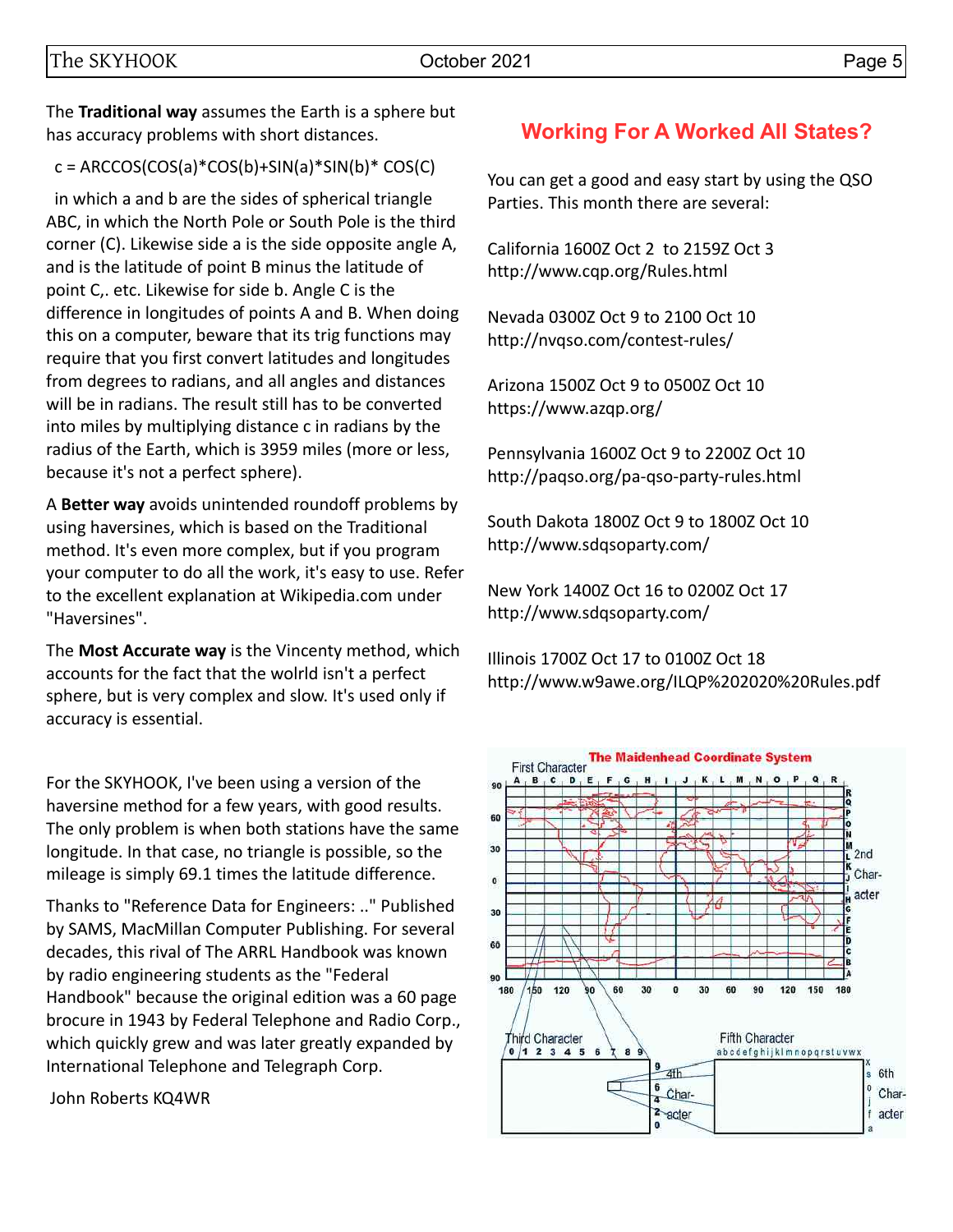#### Kevin Wagner W2FA Worked:

| <b>CALL</b> | <b>DATE</b>         | <b>TIME</b> | <b>FREQ</b> | <b>BAND</b>     |    | PWR ENTITY      | <b>MODE</b> | <b>LOC</b> | <b>MILES</b> | <b>DIR</b> |
|-------------|---------------------|-------------|-------------|-----------------|----|-----------------|-------------|------------|--------------|------------|
| OT4A        | 2021-09-15 15:35:50 |             | 14.19530    | 20m             | 0  | Belgium         | <b>SSB</b>  | J021sd     | 3743         | NE         |
| HP3SS       | 2021-09-14 19:28:08 |             | 18.13600    | 17 <sub>m</sub> | 75 | Panama          | <b>SSB</b>  | EJ88qs     | 2220         | <b>SSW</b> |
| S57DX       | 2021-09-14 16:59:15 |             | 14.23900    | 20m             | 75 | Slovenia        | <b>SSB</b>  | JN75dw     | 4259         | <b>NE</b>  |
| KF4JEY      | 2021-08-31 19:02:30 |             | 14.07529    | 20m             | 50 | United States   | FT8         | EM92cl     | 669          | SW         |
| WI4MPY      | 2021-08-31 18:59:00 |             | 14.07529    | 20m             | 50 | United States   | FT8         | EM77ts     | 566          | WSW        |
| DM2DXA      | 2021-08-31 18:51:30 |             | 14.07529    | 20m             | 50 | Fed Rep Germany | FT8         | J064qb     | 3966         | <b>NE</b>  |
| N9DLB       | 2021-08-29 16:08:30 |             | 14.07571    | 20m             | 35 | United States   | FT8         | EN32eh     | 1019         | <b>WNW</b> |
| WA6GXQ      | 2021-08-29 16:04:45 |             | 14.07571    | 20m             | 35 | United States   | FT8         | FM06na     | 374          | <b>SW</b>  |
| KB4RZG      | 2021-08-29 15:55:15 |             | 14.07568    | 20m             | 35 | United States   | FT8         | FM05ru     | 371          | SW         |
| K4RGN       | 2021-08-29 15:52:45 |             | 14.07568    | 20m             | 35 | United States   | FT8         | FM05pv     | 374          | <b>SW</b>  |
| TI2CF       | 2021-08-29 13:34:34 |             | 18.13800    | 17 <sub>m</sub> | 75 | Costa Rica      | <b>SSB</b>  | EK88aa     | 1627         | SSW        |
| S51DX       | 2021-08-27 17:33:12 |             | 14.24000    | 20m             | 75 | Slovenia        | <b>SSB</b>  | JN75dx     | 4257         | <b>NE</b>  |
| OK4YL       | 2021-08-26 19:40:33 |             | 14.25000    | 20m             | 75 | Czech Republic  | <b>SSB</b>  | J070gh     | 4124         | NE         |
| AD8LF       | 2021-08-18 17:17:30 |             | 14.07470    | 20m             | 50 | United States   | FT8         | EN72vc     | 539          | WNW        |
| N7WFK       | 2021-08-18 16:33:45 |             | 14.07470    | 20m             | 50 | United States   | FT8         | EM15dk     | 1317         | W          |
| K4CY        | 2021-08-18 16:29:00 |             | 14.07470    | 20m             | 50 | United States   | FT8         | EM74pa     | 710          | WSW        |
| WI9MMS      | 2021-08-09 19:32:45 |             | 21.07460    | 15 <sub>m</sub> | 60 | United States   | FT8         | EN62bx     | 734          | WNW        |
| K8HSQ       | 2021-08-09 19:29:15 |             | 7.07460     | 40m             | 60 | United States   | FT8         | EN90fu     | 388          | W          |
| AI0Y/9      | 2021-08-09 19:06:00 |             | 7.07460     | 40m             | 60 | United States   | FT8         | EN41ti     | 850          | <b>WNW</b> |
| N1UL        | 2021-08-08 18:24:30 |             | 14.07501    | 20m             | 60 | United States   | FT8         | EL95dv     | 1066         | <b>SSW</b> |
| IN3BFW      | 2021-08-08 18:22:00 |             | 14.07439    | 20m             | 60 | Italy           | FT8         | JJ55kx     | 5698         | E.         |
| S57DX       | 2021-08-05 21:38:37 |             | 14.25200    | 20m             | 75 | Slovenia        | <b>SSB</b>  | JN75dw     | 4259         | ΝE         |

**Larry Puccio K2QDY Worked:**

| <b>DATE</b> | <b>TIME</b> | <b>FREQ</b> |           | MODE CALL         | <b>ENTITY</b>        |             | <b>LOC MILES DIR</b> |            |
|-------------|-------------|-------------|-----------|-------------------|----------------------|-------------|----------------------|------------|
| 8/15/2021   | 21:46       | 14.03       | <b>CW</b> | DL4ZA             | Germany,<br>Fed.Rep. | <b>JO31</b> | 3800                 | <b>NE</b>  |
| 8/15/2021   | 21:49       | 14.03       | <b>CW</b> | F6ARC             | France               | <b>JN18</b> | 3700                 | <b>NE</b>  |
| 8/15/2021   | 21:51       | 14.03       | <b>CW</b> | IR <sub>2</sub> C | Italy                | <b>JN62</b> | 4300                 | <b>ENE</b> |
| 8/15/2021   | 22:07       | 14.01       | <b>CW</b> | IR80              | Italy                | <b>JN62</b> | 4300                 | <b>ENE</b> |
| 8/17/2021   | 21:48       | 14.03       | <b>CW</b> | G3ZXZ             | England              | I091        | 3500                 | <b>NE</b>  |
| 8/17/2021   | 21:57       | 14.02       | <b>CW</b> | S5030A            | Slovenia             | <b>JN76</b> | 4300                 | <b>NE</b>  |
| 8/18/2021   | 20:42       | 14.02       | <b>CW</b> | OL50DJ            | Czech Republic       | <b>JO70</b> | 4100                 | <b>NE</b>  |
| 8/18/2021   | 20:46       | 14.00       | <b>CW</b> | IZ3GOA            | Italy                | <b>JN62</b> | 4300                 | <b>ENE</b> |
| 8/18/2021   | 21:00       | 14.00       | <b>CM</b> | I1ULJ/8           | Italy                | <b>JN62</b> | 4300                 | <b>ENE</b> |
| 8/18/2021   | 21:27       | 14.02       | <b>CW</b> | <b>YU7OF</b>      | Serbia               | <b>KN04</b> | 4600                 | NE.        |
| 8/18/2021   | 21:34       | 14.01       | <b>CW</b> | OZ1H4CK           | Denmark              | <b>JO65</b> | 3900                 | <b>NE</b>  |
| 8/18/2021   | 22:02       | 14.01       | <b>CW</b> | ZB2FK             | Gibraltar            | IM76        | 3700                 | <b>ENE</b> |
| 8/18/2021   | 22:17       | 14.02       | <b>CW</b> | OK1VK             | Czech Republic       | <b>JO70</b> | 4100                 | <b>NE</b>  |
| 8/22/2021   | 21:34       | 14.03       | <b>CW</b> | EC5K              | Spain                | <b>IN80</b> | 3600                 | <b>ENE</b> |
| 8/22/2021   | 21:38       | 14.02       | <b>CW</b> | UV5ERY            | Ukraine              | <b>KO50</b> | 4700                 | <b>NE</b>  |
| 8/24/2021   | 21:36       | 14.01       | <b>CW</b> | <b>OK1FHD</b>     | Czech Republic       | <b>JO70</b> | 4100                 | <b>NE</b>  |
| 8/24/2021   | 21:47       | 14.01       | <b>CW</b> | 9A3YK             | Croatia              | <b>JN75</b> | 4300                 | <b>NE</b>  |
| 8/24/2021   | 21:56       | 14.02       | <b>CW</b> | SP8ARY            | Poland               | K000        | 4300                 | <b>NE</b>  |
| 9/03/2021   | 17:15       | 14.02       | <b>CW</b> | F6ARC             | France               | <b>JN18</b> | 3700                 | <b>NE</b>  |
| 9/03/2021   | 17:25       | 14.02       | <b>CW</b> | IZ3NYG            | Italy                | <b>JN62</b> | 4300                 | <b>ENE</b> |
| 9/03/2021   | 17:58       | 14.02       | <b>CW</b> | EG1SDC            | Spain                | <b>IN80</b> | 3600                 | <b>ENE</b> |
| 9/05/2021   | 14:42       | 14.02       | <b>CW</b> | UT5XS             | Ukraine              | <b>KO50</b> | 4700                 | <b>NE</b>  |
| 9/05/2021   | 14:49       | 14.01       | <b>CW</b> | <b>R875GE</b>     | Asiatic Russia       | P           |                      |            |
| 9/05/2021   | 23:14       | 14.03       | <b>CW</b> | TI200I            | Costa Rica           | EK80        | 2200                 | <b>SSW</b> |
| 9/06/2021   | 21:24       | 14.01       | <b>CW</b> | IK7XJA            | Italy                | <b>JN62</b> | 4300                 | <b>ENE</b> |
| 9/06/2021   | 21:40       | 14.01       | <b>CW</b> | LZ3FA             | Bulgaria             | <b>KN12</b> | 4800                 | NE.        |
| 9/06/2021   | 21:45       | 14.02       | <b>CW</b> | 7X4AN             | Algeria              | JM16        | 4100                 | <b>ENE</b> |
| 9/08/2021   | 20:35       | 14.02       | <b>CW</b> | II0GDF            | Italy                | <b>JN62</b> | 4300                 | <b>ENE</b> |
| 9/08/2021   | 20:50       | 14.00       | <b>CW</b> | 9Y59IND           | Trinidad & Tobago    | <b>FK81</b> | 2100                 | <b>SSE</b> |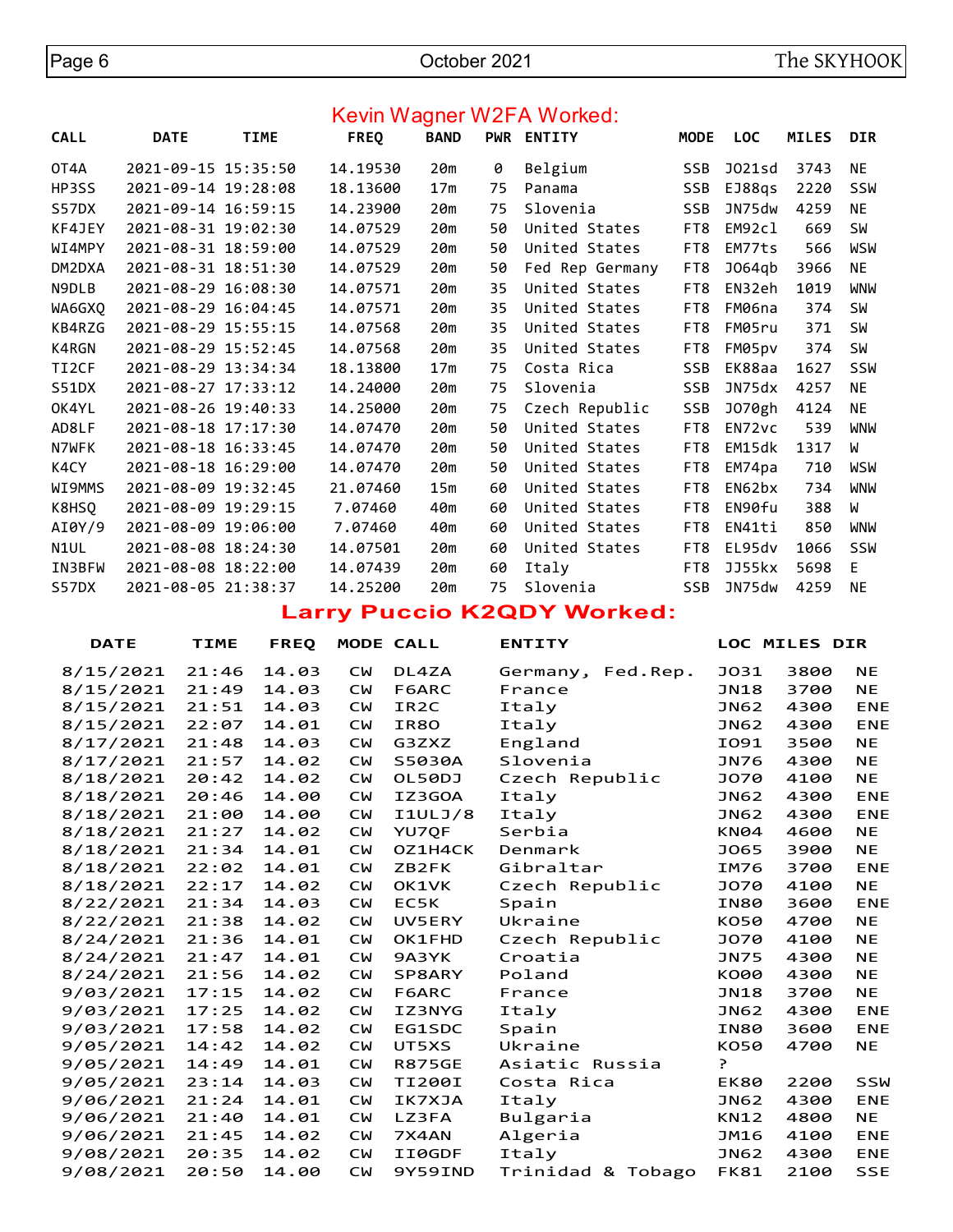#### Some DX Opportunities

In alphanumeric order of Callsign<br>Mode codes: 8 = FT8, 9 = JT9, A = AM, C = CW, D = Digital, E = EME, R = RTTY, S = SSB, T = SSTV.<br>Bands: "Low" usually means 160, 80 & 40m. HF means 3 to 30 MHz (includes 80 to 10 meters).<br>

| <b>FINISH</b>             | <b>ENTITY</b>                                     | Pfx                  | <b>CALLSIGN</b>       | <b>IOTA</b>      | <b>BANDS</b>             | <b>MODES</b>              | QSL via                        | LOC                    | Miles        | Dir                      | Info                 |
|---------------------------|---------------------------------------------------|----------------------|-----------------------|------------------|--------------------------|---------------------------|--------------------------------|------------------------|--------------|--------------------------|----------------------|
|                           |                                                   |                      |                       |                  |                          |                           |                                |                        |              |                          |                      |
| 20211108                  | Swatini / Swaziland                               | 3DA                  | 3DA0RU                |                  | $160 - 6m$               | $C$ S $8$                 | LoTW                           | KG53sa                 | 8192         | ESE                      | 20210620             |
| 20211130                  | Panama                                            | HP                   | 3F200AT               |                  |                          |                           | LoTW                           | FJ09bi                 | 2144         | s                        | ARLD029              |
| 20211130                  | Panama                                            | HP                   | 3F200NG               |                  |                          |                           | LoTW                           | FJ09bi                 | 2144         | s                        | ARLD029              |
| 2023xxxx<br>20211015      | Guinea<br>Poland                                  | ЗΧ<br>SP             | 3X2021<br>3Z20UR      | FT-051           | $160 - 6m$               |                           | ClubLog F1TMY<br>SP8POP        | IJ39ea<br>K000xc       | 4274<br>4419 | ESE<br>NE                | ARLD034<br>ARLD037   |
| 20211231                  | Georgia                                           | 4L                   | 4L1PJ                 |                  | $80 - 10m$               | S                         | N4GNR                          | LN04vp                 | 5376         | NE                       | ARLD001              |
| 20211120                  | Tanzania                                          | 5H                   | 5H3MB                 |                  | 80-10m                   | CSR8                      | IK2GZU                         | KI93sa                 | 7787         | E                        | ARLD035              |
| 20211022                  | Niger                                             | 5U                   | 5UAIHM                |                  | 40&20m                   | c                         | F4IHM                          | JK13am                 | 4903         | Е                        | ARLD035              |
| 20211015                  | Senegal                                           | 6W                   | 6W1/EA4ATI            |                  | 80-10m                   | S                         | EA4R                           | IK15                   | 3784         | Е                        | ARLD028              |
| 20220331                  | Japan                                             | <b>JA</b>            | 8J100CB               | AS-007           |                          |                           | bureau                         | QM05bo                 | 6781         | <b>NNW</b>               | ARLD014              |
| 20211231                  | Antarctica                                        | 00                   | 8J1RL                 | AN-015           |                          |                           | bureau                         | KC90sx                 | 9352         | <b>SSE</b>               | ARLD004              |
| 20211231                  | Japan                                             | JА                   | 8J2SUSON              |                  |                          |                           | bureau                         | PM86tf                 | 6800         | <b>NNW</b>               | ARLD030              |
| 20220430                  | Japan                                             | <b>JA</b>            | CON8                  | AS-007           |                          |                           | bureau                         | PM97cd                 | 6729         | <b>NNW</b>               | <b>ARLD005</b>       |
| 20221231                  | Japan                                             | <b>JA</b>            | 8N1MORSE              | AS-007           |                          | C                         | bureau                         | PM86tf                 | 6794         | <b>NNW</b>               | ARLD016              |
| 20211031<br>20211013      | Japan<br>Maldives                                 | JА<br>8Q             | 8N7SPORT<br>8Q7CQ     | AS-013           | $80 - 10m$               | S D c                     | bureau<br>M0OXO                | QM081h<br>MJ63oe       | 6591<br>8818 | <b>NNW</b><br>NE         | ARLD026<br>DXW.Net   |
| 20211231                  | Croatia                                           | 9Α                   | <b>9A10FF</b>         |                  |                          |                           | 9A2MF                          | JN85et                 | 4355         | <b>NE</b>                | ARLD007              |
| 20220315                  | Zambia                                            | 9J                   | 9J2BG                 |                  | 20m                      |                           | <b>HB9EWU</b>                  | KI40iq                 | 7322         | Е                        | ARLD010              |
| 20211201                  | Rwanda                                            | 9X                   | 9X4X                  |                  | $160 - 10m$              | C S R 8                   | 4Z5FI                          | KI47ts                 | 4054         | E                        | ARLD032              |
| 20211031                  | Tonga                                             | A3                   | A35JP                 | OC-049           | $80 - 6m$                | $C_S8$                    | LoTW                           | AG29ma                 | 7693         | W                        | JA0RQV               |
| 20211001                  | United Arab Emerites                              | A60                  | A60EXPO               |                  |                          |                           | EA7FTR                         | LL731p                 | 6964         | NE                       | ARLD034              |
| 20211231                  | Taiwan                                            | BV                   | BX30ARL               |                  | $40 - 6m$                |                           | BM2JCC                         | PL05rb                 | 7836         | <b>NNW</b>               | ARLD031              |
| 20211119                  | The Gambia                                        | C5                   | C5/F5RAV              |                  | 80-10m                   | CSD                       | <b>F5RAV</b>                   | IK13ma                 | 3923         | ESE                      | ARLD035              |
| 20211119                  | The Gambia                                        | C <sub>5</sub>       | C5/M0NPT              |                  | 80-10m                   | C S D                     | <b>F5RAV</b>                   | IK13ma                 | 3923         | ESE                      | ARLD035              |
| 20211119                  | The Gambia                                        | C5                   | C5C                   |                  | $80 - 10m$               | c s                       | <b>F5NVF</b>                   | IK13ma                 | 3923         | ESE                      | DXW.Net              |
| 20211119                  | The Gambia                                        | C5                   | C5C                   |                  | 40&20m                   | C S<br>S D                | LoTW                           | IK13ma                 | 3923<br>1025 | <b>ESE</b>               | 20210827             |
| 20211106<br>20211231      | Bahamas<br>Uruguay                                | C6<br>СX             | C6AHB<br>CW60ATS      | NA-048           | 80-10m                   |                           | NN <sub>2</sub> T              | FL05jr<br>GF16wv       | 5183         | SSW<br><b>SSE</b>        | 20210810<br>ARLD026  |
| 20211201                  | Angola                                            | D <sub>2</sub>       | D <sub>2</sub> UY     |                  | $20 - 10m$               | C                         | per op instr                   | JH87sx                 | 6847         | E                        | ARLD038              |
| 20211002                  | Comoros                                           | D6                   | D60AC                 | AF-007           | 80-10m                   | CSR8                      | SP9FIH                         | LH18pg                 | 8194         | E                        | ARLD038              |
| 20211002                  | Comoros                                           | D <sub>6</sub>       | D60AD                 | AF-007           | 80-10m                   | C S R 8                   | <b>SP6CIK</b>                  | LH18pg                 | 8194         | Е                        | ARLD038              |
| 20211231                  | Germany                                           | DA                   | <b>D8100AVUS</b>      |                  |                          |                           | DO2PZ                          | J062rk                 | 6019         | <b>NE</b>                | ARLD001              |
| 20211017                  | Rep of Korea                                      | <b>HL</b>            | D90EXPO               |                  |                          |                           | DS3BBC                         | PM36ns                 | 6962         | <b>NNW</b>               | <b>ARLD007</b>       |
| 20211231                  | Germany                                           | DA                   | DL65ESSEN             |                  |                          |                           | bureau                         | J0311j                 | 3798         | NE                       | <b>ARLD018</b>       |
| 20220131                  | Rep of Korea                                      | <b>HL</b>            | DS4DRE/4              | AS-060           | 80-10m                   | C S                       | DS4DRE                         | PM34ig                 | 7114         | <b>NNW</b>               | ARLD005              |
| 20211231                  | S. Shetland Is                                    |                      | DT8A                  | AN-010           |                          | $C_S8$                    | <b>DS5TOS</b>                  | GC08uc                 | 7098         | S                        | ARLD014              |
| 20211231                  | Ukraine                                           |                      | EM30 EM30UARL         |                  |                          |                           | UX7UU                          | KN59rb                 | 4809         | <b>NE</b>                | ARLD034              |
| 20211231                  | Ukraine                                           | EM<br>FP             | EM60KTS               | NA-032           | $160 - 6m$               |                           | IK2DUW                         | KN59rb                 | 4810<br>1015 | <b>NE</b><br>NE          | ARLD026              |
| 20211005<br>20211231      | St Pierre & Miq.<br>England                       | G                    | FP/KV1J<br>GB75ISWL   |                  | $80 - 10m$               | S C R 8 4 see web<br>most | bureau                         | GN16tw<br>J001pu       | 3560         | <b>NE</b>                | KV1J<br>ARLD004      |
| 20211231                  | Poland                                            | SP                   | HF100LEM              |                  |                          |                           | SP9PKZ                         | J090xb                 | 4347         | <b>NE</b>                | ARLD004              |
| 20240501                  | Haiti                                             | HH                   | HH2JA                 | NA-096           | $80 - 6m$                | $C_S8$                    | LoTW                           | FK38um                 | 1487         | S                        | ARLD021              |
| 20211231                  | Dominican Repub                                   | НI                   | HI95RCD               |                  | 160m-UHF                 | CSF8                      | <b>RW6HS</b>                   | FK58ak                 | 1509         | s                        | ARLD029              |
| 20220531                  | Columbia                                          | HK                   | HK3JCL                |                  | 20m                      | s                         | DK8LRF                         | FJ35aa                 | 2415         | s                        | ARLD035              |
| 20211130                  | Panama                                            | HP                   | HP200I                |                  | $80 - 10m$               | S D                       | HP1DAV                         | FJ08fw                 | 2169         | s                        | ARLD021              |
| 20211031                  | Thailand                                          | HS                   | HS4000Z               |                  |                          |                           | E21EIC LOTW                    | OK03fq                 | 8720         | N                        | ARLD035              |
| 20211231                  | Italy                                             | I                    | II0LXXV               |                  |                          |                           | bureau                         | JN62ks                 | 4311         | NE                       | ARLD026              |
| 20211022<br>20211022      | Guinea-Bissau<br>Guinea-Bissau                    | J5<br>J <sub>5</sub> | <b>J5HKT</b><br>J5T   |                  |                          | 8<br>C S R                | I2YSB or LoTW<br>I2YSB or LoTW | IK22fa<br>IK22ga       | 4041<br>4045 | ESE<br>E                 | ARLD034<br>ARLD034   |
| 20211108                  | St Lucia                                          | J6                   | <b>J68HZ</b>          | NA-108           | $160 - 2m$               | $C_S8$                    | K9HZ                           | FK931u                 | 1973         | <b>SSE</b>               | ARLD033              |
| 20211215                  | Minami Torishima                                  | JD1                  | JG8NQJ/JD1            |                  |                          |                           |                                | QL07mm                 | 7256         | <b>NNW</b>               | ARLD036              |
| 20211101                  | Svalbard                                          | JW                   | <b>JW6VDA</b>         | EU-026           | $80 - 10m$               | S                         | LoTW                           | JQ75tf                 | 3566         | <b>NNE</b>               | 20210627             |
| 20211005                  | Jan Mayan                                         | JХ                   | JX0X                  | EU-022           | 80-10m                   | "all"                     | EA3DX                          | IQ51vb                 | 3103         | <b>NNE</b>               | ARLD037              |
| 20211001                  | Antarctica                                        | 00                   | KC4USV                | AN-011           | 20m                      | $S_8$                     | K7MT                           | RB32id                 | 9328         | SSW                      | ARLD015              |
| 20211231                  | Argentina                                         | LU                   | L21RCA                |                  |                          |                           | L21RCA                         | FF75qq                 | 5170         | s                        | ARLD004              |
| 20211231                  | Bulgaria                                          | LZ                   | <b>LZ190FT</b>        |                  |                          |                           |                                | KN22dg                 | 4801         | NE                       | ARLD003              |
| 20211231                  | Peru                                              | <b>OA</b>            | OC4B                  |                  | $40 - 15m$               | S <sub>8</sub>            | LoTW                           | FH19na                 | 3525         | S<br>S                   | ARLD023              |
| 20211231<br>20211231 Peru | Peru                                              | OA<br>0A             | OC6B<br>OC7B          |                  | $40 - 15m$<br>$40 - 15m$ | $S_8$<br>$S_8$            | LoTW<br>LoTW                   | FH19na<br>FH19na       | 3525<br>3525 | S                        | ARLD023<br>ARLD023   |
| 20220301 Finland          |                                                   | OH                   | OF60RR                |                  |                          |                           | OH8DR                          | KP20np                 | 4156         | NE                       | ARLD010              |
| 20211231 Finland          |                                                   | OH                   | OH100SRAL             |                  |                          |                           |                                | KP20np                 | 4156         | NE                       | <b>ARLD005</b>       |
|                           | 20211231 Czech Republic                           | OL                   | OL75KCR               |                  |                          |                           | ClubLog                        | JN79vw                 | 4130         | NE                       | ARLD013              |
| 20211231                  | Belgium                                           | ON                   | OR40NOL               |                  |                          |                           |                                | JO21pf                 | 3736         | NE                       | ARLD018              |
| 20211031 Denmark          |                                                   | oz                   | 0Z400HS               |                  |                          |                           | ClubLog, LoTW                  | J065hq                 | 3896         | NE                       | ARLD035              |
| 20211031 Aruba            |                                                   | P4                   | <b>P40W</b>           |                  | $160 - 10m$              | C <sub>s</sub>            | LoTW N2MM                      | FK52bk                 | 1921         | S                        | ARLD032              |
| 20211101                  | St Eustatius                                      | PJ5                  | PJ5/W5JON             |                  | 40-6m                    | $S_8$                     | W5JON LOTW                     | FK87cm                 | 1672         | SSE                      | 20201209             |
| 20211023                  | Sint Maarten                                      | PJ7                  | <b>PJ7JA</b>          |                  | 40-6m                    | $S_8$                     | W5JON LOTW                     | FK88ka                 | 1656         | <b>SSE</b>               | 20201209             |
| 20211018<br>20211020      | Surinam<br>Surinam                                | PZ5<br>PZ5           | PZ5G<br>PZ5ZS         | SA-092           | $80 - 10m$<br>$80 - 10m$ | S C<br>s                  | DJ4EL LOTW<br>PF9Z LoTW        | GJ25jt<br>GJ25io       | 2640<br>2640 | <b>SSE</b><br><b>SSE</b> | 20210323<br>20210713 |
| 20211231                  | Slovenia                                          | <b>S50</b>           | S5030DX               |                  |                          |                           | LoTW                           | JN76hc                 | 4269         | NE                       | ARLD035              |
| 20211016                  | Sao Tome & Principe                               | S90                  | S90K                  | AF-023           | $160 - 6m$               | CSD                       | ClubLog                        | JJ30hf                 | 5729         | Е                        | 20210616             |
| 20211210                  | Dodecanese                                        | SV <sub>5</sub>      | SC5/G2JL              |                  | "all"                    | "all"                     | G2JL                           | KM37ih                 | 5126         | NE                       | ARLD032              |
| 20220205                  | Poland                                            | SP                   | SN0ZOSP               |                  |                          |                           | SP90DM                         | K002mg                 | 4310         | NE                       | ARLD009              |
| 20220205                  | Poland                                            | SP                   | SN100ZOSP             |                  |                          |                           | SP9PJ                          | K002mg                 | 4310         | NE                       | ARLD009              |
| 20220201                  | Poland                                            | SP                   | S039SYBIR             |                  | 80-10m                   | CSD                       | SP4PZM                         | K013od                 | 4354         | NE                       | ARLD038              |
| 20211231                  | Greece                                            | sv                   | <b>SZ200P</b>         |                  |                          |                           | LoTW                           | KM18te                 | 4958         | NE                       | ARLD016              |
| 20211018                  | St Kitts & Nevis                                  | V47                  | <b>V47JA</b>          |                  | $160 - 6m$               | S <sub>8</sub>            | W5JON LOTW                     | FK87pf                 | 1717         | SSE                      | 20201209             |
|                           | 20211231 Australia                                | VK                   | VI50SG                |                  |                          |                           | bureau                         | QF56na                 | 9922         | W                        | ARLD019              |
|                           | 20211101 Antarctica<br>20211001 Turks & Caicos Is | 00<br>VP5            | <b>VKØPD</b><br>VP5MA | AN-016<br>NA-002 | 40&20m<br>$20 - 15m$     | 8                         | EB7DX<br>W4HBW                 | OC53gr 10547<br>FL31wt | 1261         | s<br>s                   | ARLD013<br>ARLD025   |
| 20211231                  | Serbia                                            | YT                   | YT165TESLA            |                  |                          |                           | YU1MM                          | KN04gv                 | 4557         | NE                       | <b>ARLD005</b>       |
|                           | 20211231 Venezuela                                | YV                   | YW200BC               |                  | 80-10m                   | CSD                       | YV4KW                          | FK60ad                 | 2096         | SSE                      | ARLD019              |
|                           | 20211231 Cyprus UK Sovrn Base ZC4                 |                      | ZC4GR                 | AS-004           | $80 - 10m$               | S D                       | EB7DX                          | KM64ln                 | 5514         | <b>NE</b>                | ARLD037              |
|                           | 20211231 Ascension Island                         | ZD8                  | ZD8HZ                 | AF-003           |                          |                           | TA1HZ                          | II22tb                 | 5048         | ESE                      | ARLD012              |